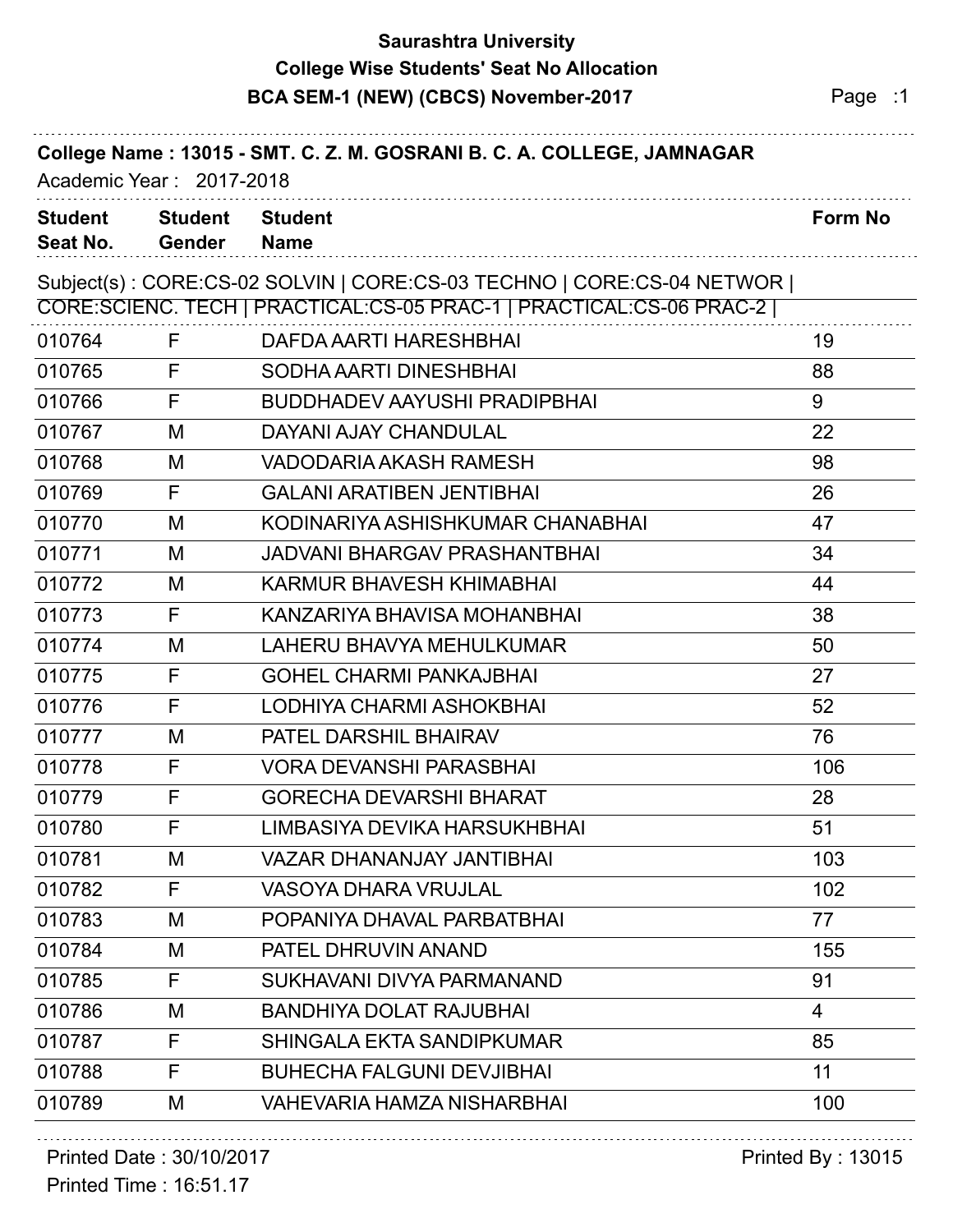## **Saurashtra University BCA SEM-1 (NEW) (CBCS) November-2017** Page :2 **College Wise Students' Seat No Allocation**

| College Name: 13015 - SMT. C. Z. M. GOSRANI B. C. A. COLLEGE, JAMNAGAR<br>Academic Year: 2017-2018 |                                 |                                     |                |  |
|----------------------------------------------------------------------------------------------------|---------------------------------|-------------------------------------|----------------|--|
| <b>Student</b><br>Seat No.                                                                         | <b>Student</b><br><b>Gender</b> | <b>Student</b><br><b>Name</b>       | <b>Form No</b> |  |
| 010790                                                                                             | M                               | BHANDERI HARDEEP PARSHOTAM BHAI     | 6              |  |
| 010791                                                                                             | M                               | <b>MARU HARDIK DINESHBHAI</b>       | 59             |  |
| 010792                                                                                             | M                               | <b>VEGAD HARSHAL MAHESHBHAI</b>     | 104            |  |
| 010793                                                                                             | M                               | PANSARA HARSHIT MANSUKHBHAI         | 73             |  |
| 010794                                                                                             | M                               | PARMAR HETUL DHARMESH B PARMAR      | 75             |  |
| 010795                                                                                             | M                               | <b>DHACHA HITESH ALAJIBHAI</b>      | 160            |  |
| 010796                                                                                             | F                               | <b>TRIVEDI ISHITA MANISH</b>        | 95             |  |
| 010797                                                                                             | F                               | KAPADI JAHNVI SITARAMBHAI           | 42             |  |
| 010798                                                                                             | F                               | <b>MAKHECHA JALDHI HASMUKH</b>      | 54             |  |
| 010799                                                                                             | F                               | VAGHADIA JANKI PRADIPBHAI           | 99             |  |
| 010800                                                                                             | M                               | <b>NANDA JAY HITESH</b>             | 154            |  |
| 010801                                                                                             | M                               | NIRANJANI JAY.                      | 68             |  |
| 010802                                                                                             | M                               | <b>GANDHA JAYDEEP SURESHBHAI</b>    | 151            |  |
| 010803                                                                                             | M                               | <b>JADAV JAYESH RAJESHBHAI</b>      | 31             |  |
| 010804                                                                                             | M                               | CHOVATIYA JAYVIN JITESHBHAI         | 17             |  |
| 010805                                                                                             | F                               | KAMANI JIGNA MANSUKHBHAI            | 36             |  |
| 010806                                                                                             | F                               | <b>MADAM KAJALBEN NATHABHAI</b>     | 53             |  |
| 010807                                                                                             | F                               | KOYA KARTAVI DEEPAK BHAI            | 48             |  |
| 010808                                                                                             | M                               | <b>MALDE KEVAL KISHORBHAI</b>       | 55             |  |
| 010809                                                                                             | F                               | KAPASI KHADIJA ISMAIL               | 158            |  |
| 010810                                                                                             | F                               | <b>BUHECHA KHUSHBU PRAKHSH BHAI</b> | 10             |  |
| 010811                                                                                             | F                               | <b>VARIA KRINA SHRIKANT</b>         | 101            |  |
| 010812                                                                                             | M                               | CHHATRALA KRUPESH RAJESH            | 157            |  |
| 010813                                                                                             | M                               | SODHA KULDEEPSINH SURENDRASINH      | 87             |  |
| 010814                                                                                             | M                               | KANSAGRA KULDIP SURESHBHAI          | 40             |  |
| 010815                                                                                             | M                               | RAVI KUMAR .JAGDISH KUMAR           | 161            |  |
| 010816                                                                                             | M                               | <b>VISHAL KUMAR.</b>                | 49             |  |
| 010817                                                                                             | M                               | KANJARIYA LAKHAN BHANUBHAI          | 39             |  |

# Printed Date : 30/10/2017 **Printed By : 13015**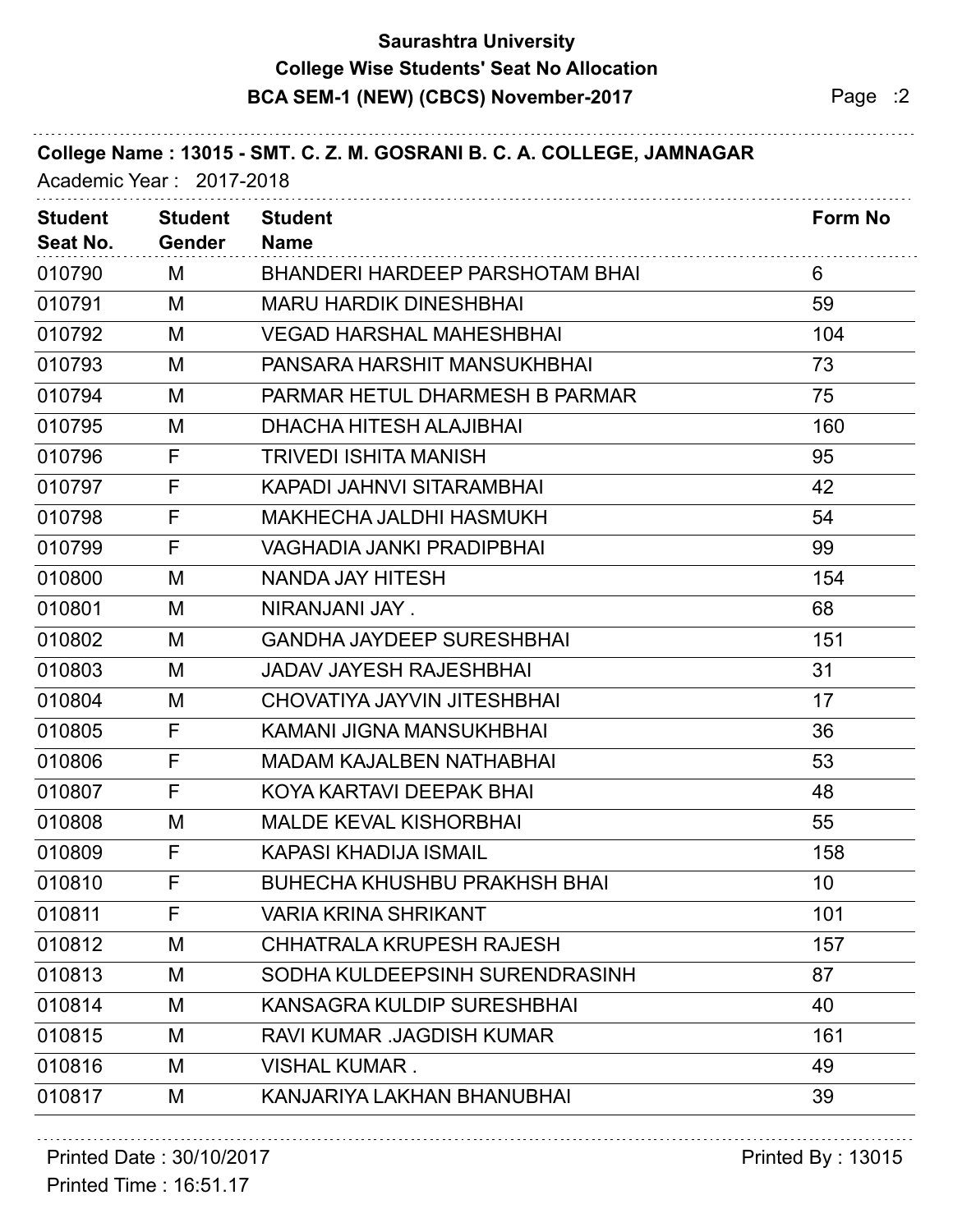## **Saurashtra University BCA SEM-1 (NEW) (CBCS) November-2017** Page :3 **College Wise Students' Seat No Allocation**

| College Name: 13015 - SMT. C. Z. M. GOSRANI B. C. A. COLLEGE, JAMNAGAR<br>Academic Year: 2017-2018 |                |
|----------------------------------------------------------------------------------------------------|----------------|
| <b>Student</b><br><b>Student</b><br><b>Student</b><br>Seat No.<br><b>Gender</b><br><b>Name</b>     | <b>Form No</b> |
| 010818<br>F<br><b>ODEDRA LIRIBEN BHIMA</b>                                                         | 69             |
| F<br>010819<br><b>HIRPARA MAHEK ASHOKBHAI</b>                                                      | 30             |
| F<br>010820<br>PABARI MAHEK MANISH BHAI                                                            | 71             |
| F<br>010821<br><b>TRIVEDI MAHEK DILIPBHAI</b>                                                      | 96             |
| 010822<br>M<br>KHIRA MAHMADKHALID SULTANBHAI                                                       | 46             |
| 010823<br>M<br>KATHIRIYA MAYANK KANTIBHAI                                                          | 45             |
| 010824<br><b>TRILOKCHANDANI MAYUR VINOD</b><br>M                                                   | 94             |
| 010825<br>M<br><b>SHAH MEET KIRAN</b>                                                              | 83             |
| F<br>010826<br><b>TRIVEDI MINAL AMULBHAI</b>                                                       | 97             |
| F<br>010827<br><b>CHANDESARA MIRAL SUNIL BHAI</b>                                                  | 14             |
| 010828<br>M<br><b>CHABBA MOHFIZ HUSEIN</b>                                                         | 12             |
| 010829<br><b>MANGE MUKESH JAYKISHANBHAI</b><br>М                                                   | 57             |
| 010830<br>F<br><b>SHAH MUSKAN JATINBHAI</b>                                                        | 82             |
| 010831<br>F<br><b>VIRANI MUSKAN NAWAZ</b>                                                          | 105            |
| F<br>010832<br>THAKER NANDINI PARESHBHAI                                                           | 93             |
| 010833<br>M<br>KANDU NAYAN ARVINDBHAI                                                              | 37             |
| F<br>010834<br>NATHWANI NEHA CHANDULAL                                                             | 66             |
| 010835<br>MUNGARA NIKHILKUMAR KANTILAL<br>M                                                        | 63             |
| 010836<br><b>GANDHA NIMESH ARUNBHAI</b><br>M                                                       | 150            |
| 010837<br><b>MANGE NIMESH MOHANBHAI</b><br>М                                                       | 56             |
| 010838<br>M<br><b>MANGE NIRAJ DINESHBHAI</b>                                                       | 58             |
| 010839<br>KARANGIYA NIRAJKUMAR DILIPBHAI<br>M                                                      | 43             |
| F<br>010840<br>MENDPARA NIRANKA ARVINDBHAI                                                         | 61             |
| F<br>010841<br><b>CHOVATIYA NISHA JAYESHBHAI</b>                                                   | 18             |
| F<br>010842<br><b>NAGPAL NISHA ANILBHAI</b>                                                        | 64             |
| 010843<br>. PARTH KUMAR JB BJM BHAI<br>М                                                           | 1              |
| 010844<br>M<br><b>ASWAR PREM NAVINBHAI</b>                                                         | $\overline{2}$ |
| 010845<br>F<br><b>MAVANI PRIYA GAUTAMBHAI</b>                                                      | 60             |

# Printed Date : 30/10/2017 **Printed By : 13015**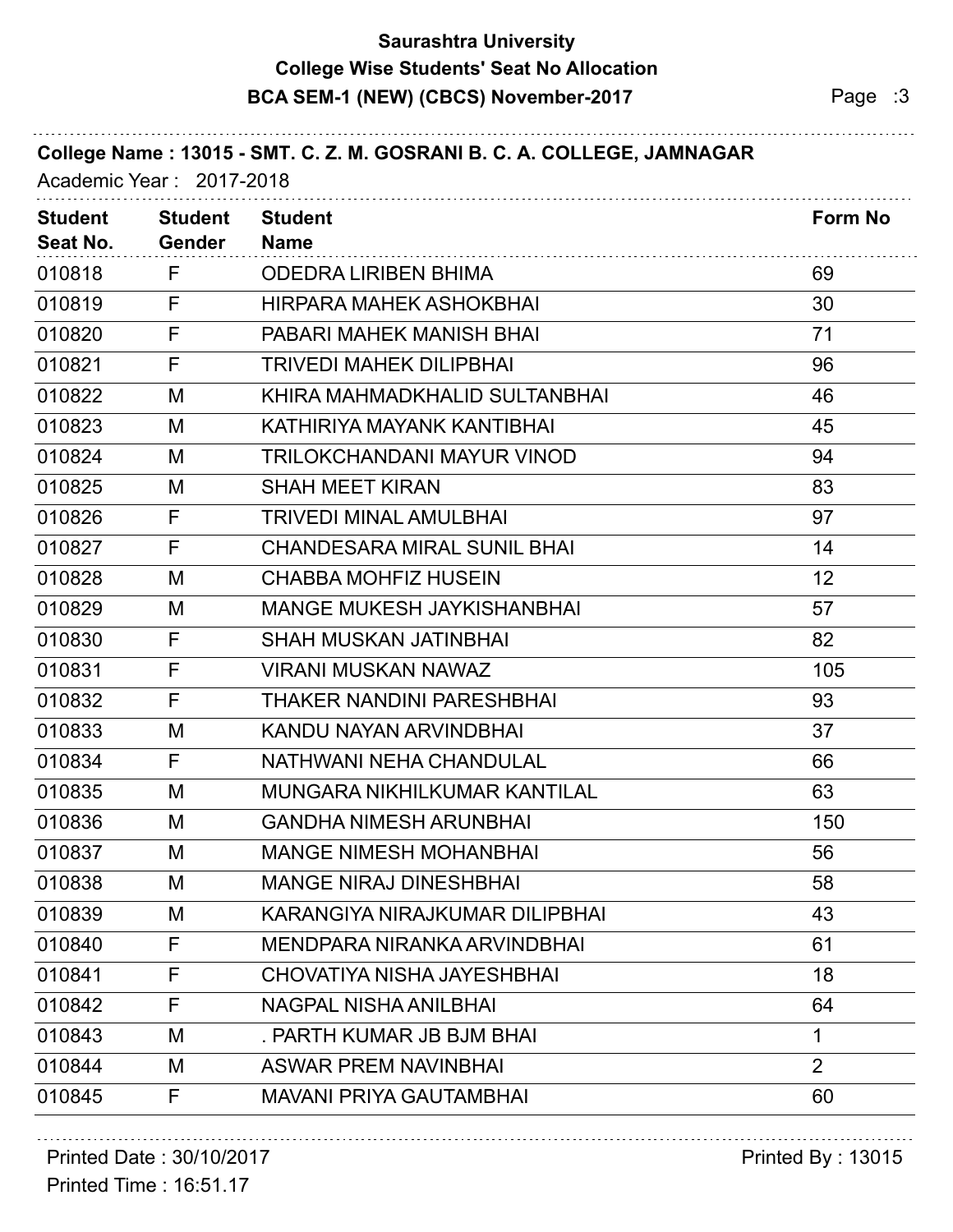## **Saurashtra University BCA SEM-1 (NEW) (CBCS) November-2017** Page :4 **College Wise Students' Seat No Allocation**

|                            | Academic Year: 2017-2018        | College Name: 13015 - SMT. C. Z. M. GOSRANI B. C. A. COLLEGE, JAMNAGAR |                |
|----------------------------|---------------------------------|------------------------------------------------------------------------|----------------|
| <b>Student</b><br>Seat No. | <b>Student</b><br><b>Gender</b> | <b>Student</b><br><b>Name</b>                                          | Form No        |
| 010846                     | F                               | RAYACHURA RADHESHA VALLBHADAS                                          | 79             |
| 010847                     | М                               | KANZARIYA RAHUL ASHOKBHAI                                              | 41             |
| 010848                     | F                               | <b>SHAM RASHIDA MUSLIM</b>                                             | 84             |
| 010849                     | M                               | RATHOD RAVI KANJIBHAI                                                  | 78             |
| 010850                     | F                               | <b>TEJVANI REETU JITENDRABHAI</b>                                      | 92             |
| 010851                     | M                               | CHANDRAVADIYA RONAK ARJANBHAI                                          | 13             |
| 010852                     | M                               | <b>DAVADRA RONAK MUKESHBHAI</b>                                        | 21             |
| 010853                     | M                               | <b>PARMAR RONIL ATULBHAI</b>                                           | 74             |
| 010854                     | М                               | <b>HARIYANI RUSHIK RAJUBHAI</b>                                        | 29             |
| 010855                     | M                               | <b>BHENSDADIYA RUTVIK GOVINDBHAI</b>                                   | 8              |
| 010856                     | M                               | <b>BHADRA SAGAR SHAILESH</b>                                           | 5              |
| 010857                     | M                               | <b>GADHIYA SAGAR AMRUTBHAI</b>                                         | 25             |
| 010858                     | M                               | <b>CHAVDA SAHIL BAKULBHAI</b>                                          | 15             |
| 010859                     | M                               | DODAPUTRA SAHIL OSMANBHAI                                              | 24             |
| 010860                     | F                               | SONPAL SAMRUDDHI HIMANSHUKUMAR                                         | 90             |
| 010861                     | M                               | CHAUHAN SATYAJEETSINH PRAKASHSINH                                      | 159            |
| 010862                     | M                               | <b>NAKUM SAVAN RAMESHBHAI</b>                                          | 65             |
| 010863                     | M                               | SONIGRA SAVAN ASHWINBHAI                                               | 89             |
| 010864                     | F                               | <b>DHRANGU SEEMA SURESHBHAI</b>                                        | 23             |
| 010865                     | M                               | PRINCE SHAH DEEPAK KUMAR SHAH                                          | 81             |
| 010866                     | M                               | <b>BHANDERI SHAHIL ODHAVJIBHAI</b>                                     | $\overline{7}$ |
| 010867                     | F                               | DANGARIYA SHIVANI CHANDULAL                                            | 20             |
| 010868                     | F                               | <b>SHIYAL SONAL PUNABHAI</b>                                           | 86             |
| 010869                     | M                               | NIHALANI SUMIT NARENDRA                                                | 67             |
| 010870                     | M                               | <b>ODICH SUMIT MAYABHAI</b>                                            | 70             |
| 010871                     | M                               | JADEJA SURYAPALSINH SUKHDEVSINH                                        | 32             |
| 010872                     | M                               | <b>CHOPDA TARUN NANJIBHAI</b>                                          | 16             |
| 010873                     | F                               | JADEJA URVASHIBA HARDEVSINH                                            | 33             |

## Printed Date : 30/10/2017 **Printed By : 13015**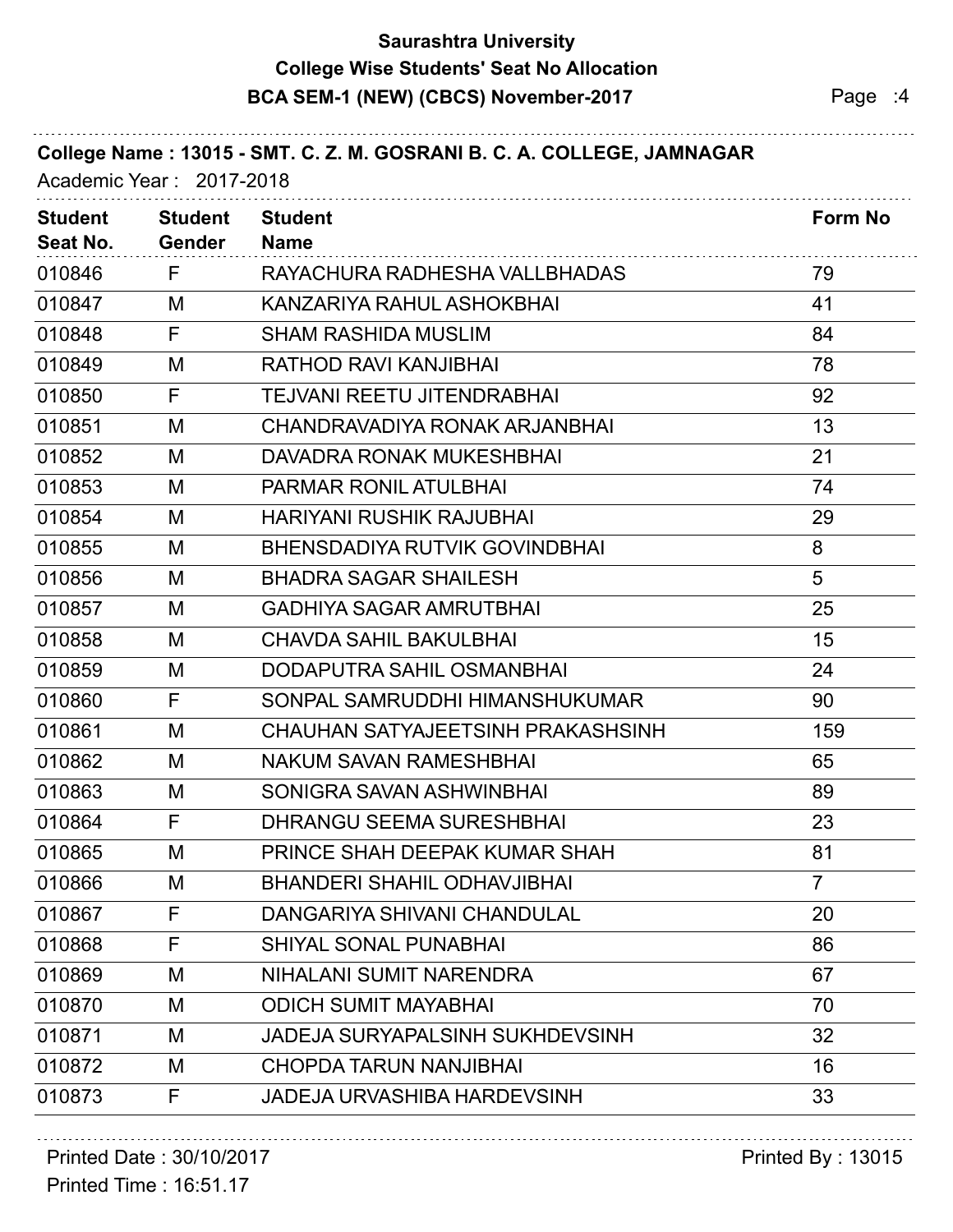## **Saurashtra University BCA SEM-1 (NEW) (CBCS) November-2017** Page :5 **College Wise Students' Seat No Allocation**

#### **College Name : 13015 - SMT. C. Z. M. GOSRANI B. C. A. COLLEGE, JAMNAGAR**

Academic Year : 2017-2018

|               |                                 | Form No        |
|---------------|---------------------------------|----------------|
| <b>Gender</b> | <b>Name</b>                     |                |
| M             | PABARI VIKRANT DIPAK            | 72             |
| M             | <b>SAVLA VIRAJ SHIRISH</b>      | 80             |
| M             | <b>NANDA VISHESH CHETAN</b>     | 156            |
| M             | <b>JOISAR VRUTIK PROMODBHAI</b> | 35             |
| M             | AVASHIA YATRIK DHIRENBHAI       | 3              |
|               | MUNGALPARA ZINAL NANDLAL        | 62             |
|               | <b>Student</b>                  | <b>Student</b> |

#### Subject(s) : CORE:SCI TECH COM | CORE:CS-02 SOLVIN | CORE:CS-03 TECHNO |

| М | <b>VAGH KETAN LALITBHAI</b> | 121               |
|---|-----------------------------|-------------------|
|   | VEGDA KIRAN HANSRAJBHAI     | 125               |
| М | RATADA MILAN MULJIBHAI      | 133               |
|   |                             | CORE:CS-04 NETWOR |

#### Subject(s) : CORE:CS-02 SOLVIN | CORE:CS-03 TECHNO | CORE:CS-04 NETWOR |

| 010883 | M | DUDHAIYA ANKIT RAJESH         | 122 |
|--------|---|-------------------------------|-----|
| 010884 | M | LAKHIYAR KISHAN NITINBHAI     | 111 |
| 010885 | M | KASMANI M AKIM A RAJAK        | 149 |
| 010886 | M | KATARMAL MEHUL RAMESHBHAI     | 119 |
| 010887 | F | <b>FALDU NIDHI PREMJIBHAI</b> | 138 |
| 010888 | F | AGHERA RADHIKA KISHOR         | 153 |
| 010889 | M | VADNAGRA RAJ JATINBHAI        | 139 |
| 010890 | M | VIRANI SANDIPKUMAR PRAVINBHAI | 114 |
| 010891 | M | MAKWANA SHIVAM SANJAYBHAI     | 131 |
|        |   |                               |     |

#### Subject(s) : CORE:CS-03 TECHNO | CORE:CS-04 NETWOR |

| 010892 | M | <b>GADHVI RAMESH PARABAT</b> | 128 |
|--------|---|------------------------------|-----|
| 010893 | M | RATHOD SANDIP KISHORBHAI     | 141 |
| 010894 | M | NANDA VISHAL MAHESHBHAI      | 152 |
|        |   |                              |     |

Printed Date : 30/10/2017 **Printed By : 13015**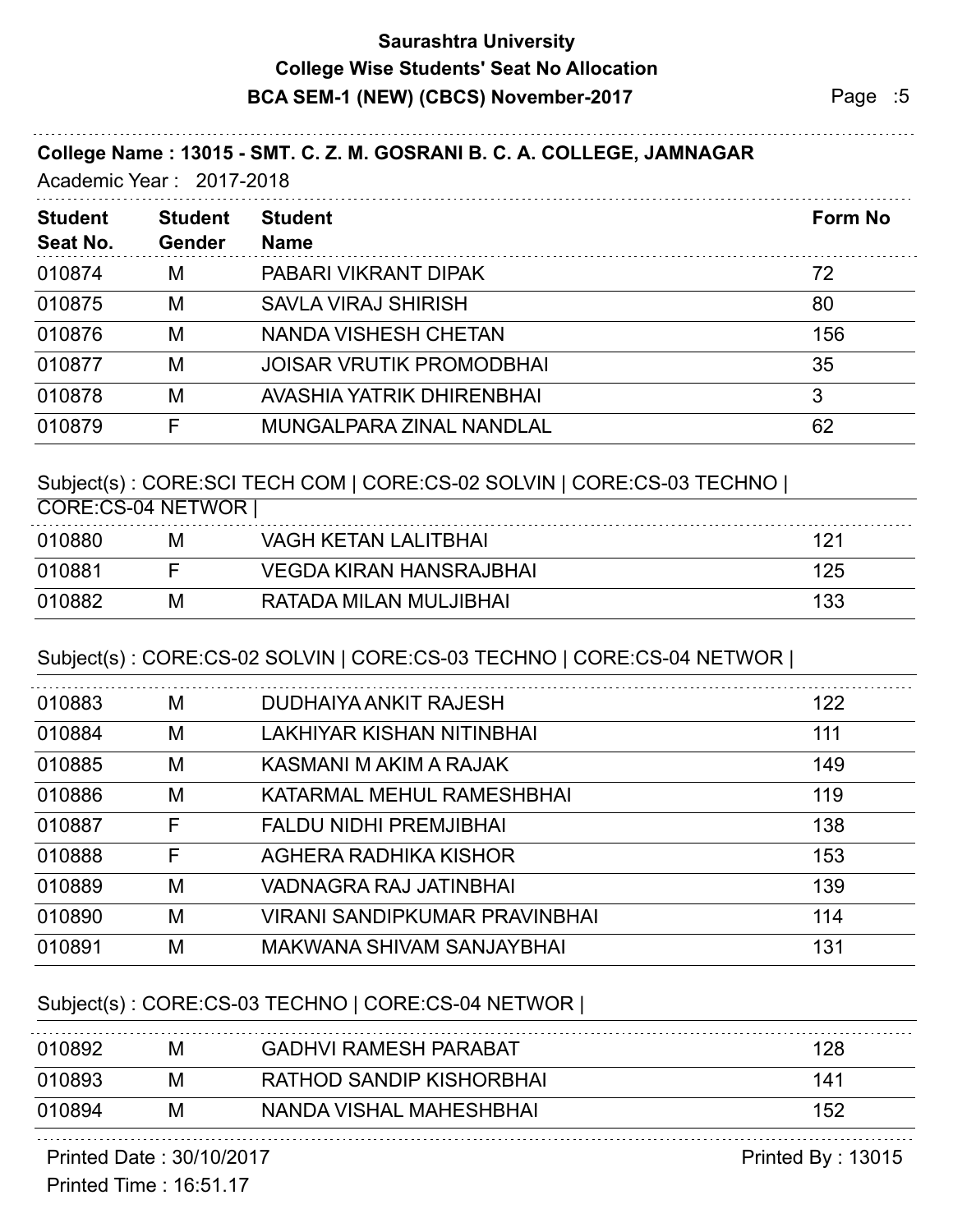## **Saurashtra University BCA SEM-1 (NEW) (CBCS) November-2017** Page :6 **College Wise Students' Seat No Allocation**

#### **College Name : 13015 - SMT. C. Z. M. GOSRANI B. C. A. COLLEGE, JAMNAGAR**

Academic Year : 2017-2018

| <b>Student</b> | <b>Student</b> | <b>Student</b> |  |  | <b>Form No</b> |  |
|----------------|----------------|----------------|--|--|----------------|--|
| Seat No.       | Gender         | <b>Name</b>    |  |  |                |  |
|                |                |                |  |  |                |  |

#### Subject(s) : CORE:CS-02 SOLVIN | CORE:CS-04 NETWOR |

| 010895 | M | AGRAVAT DHARMESH NARENDRABHAI       | 130 |
|--------|---|-------------------------------------|-----|
| 010896 |   | <b>BHANDERI KISHORI MANSUKHBHAI</b> |     |
| 010897 | M | <b>JADEJA KULDIPSINH NARUBHA</b>    | 110 |

#### Subject(s) : CORE:CS-02 SOLVIN | CORE:CS-03 TECHNO |

| 010898 | M | KHIRA ABDULKADAR AMADBHAI        | 107 |
|--------|---|----------------------------------|-----|
| 010899 | М | SAPIYA EBRAHIM AAMDBHAI          | 148 |
| 010900 | M | JADEJA HARSHPALSINH MAHENDRASINH | 136 |
| 010901 | M | <b>GANDHA JAY NAROTAMBHAI</b>    | 147 |
| 010902 | M | OZA MAYANKKUMAR DILIPKUMAR       | 129 |
|        |   |                                  |     |

#### Subject(s) : CORE:SCI TECH COM | CORE:CS-02 SOLVIN |

| ΙM | MAI<br>∍^ | '∪ |
|----|-----------|----|

#### Subject(s) : CORE:CS-04 NETWOR |

| M | <b>BHANUSHALI CHINTAN KISHOR</b> | 132 |
|---|----------------------------------|-----|
| M | CHANDRA SAGAR SURESH CHANDRA     | 109 |
|   | SONKAR SUPRIYA SHIVKUMAR         | 142 |
|   | NAKHVA VAISHNAVI PIYUSH          | 146 |
|   |                                  |     |

#### Subject(s) : CORE:CS-02 SOLVIN |

| 010908 |   | TIMBADIYA ANKITKUMAR BABUBHAI     | 140 |
|--------|---|-----------------------------------|-----|
| 010909 | M | <b>DETROJA BHARGAV RAJESHBHAI</b> |     |
| 010910 | M | SABHAYA BHAVINKUMAR PARSOTAMBHAI  | 108 |